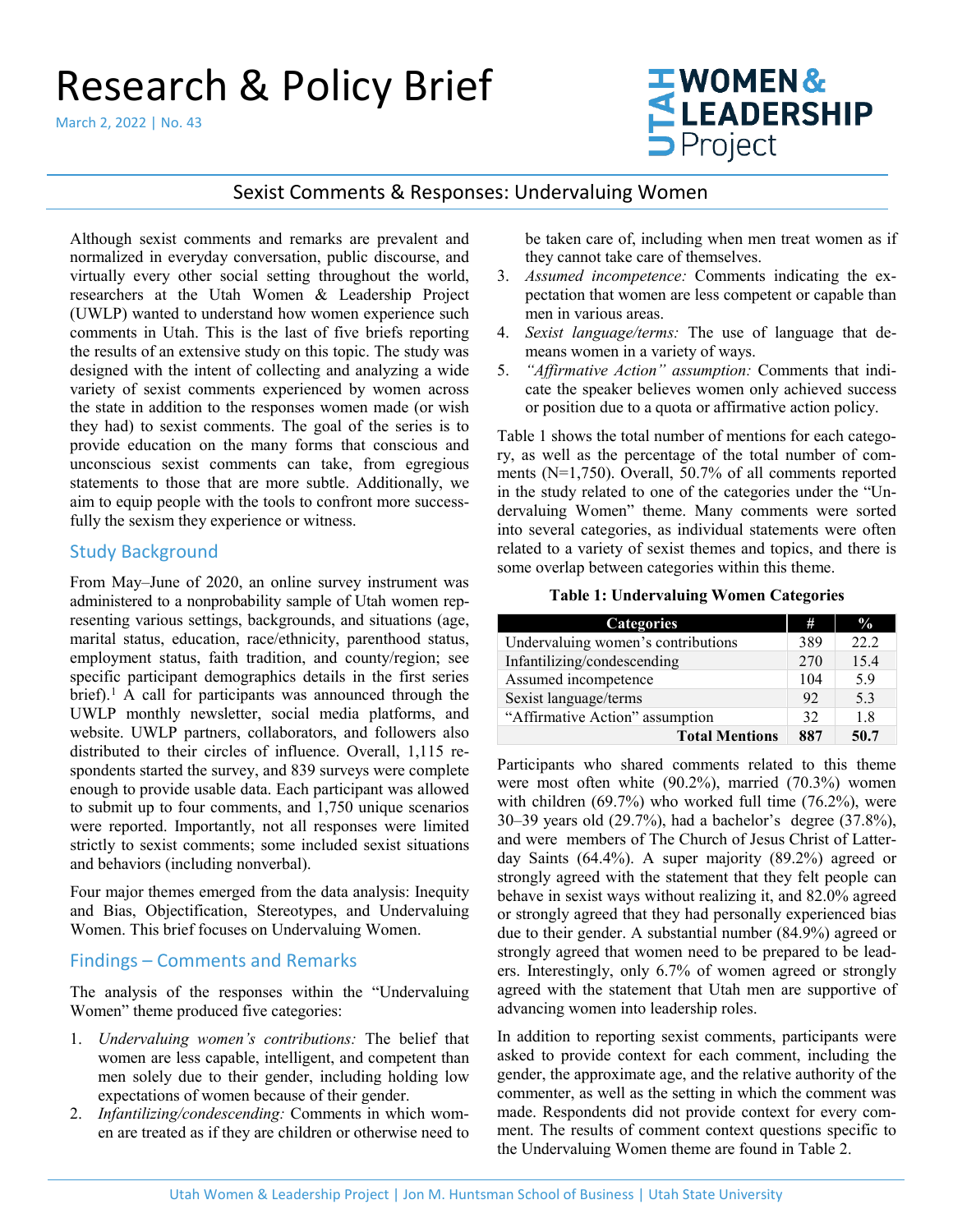| <b>Descriptor</b> | Context                                      |
|-------------------|----------------------------------------------|
| Gender of com-    | Man (89.2%), Woman (9.9%), Other             |
| menter $(N=852)$  | $(0.9\%)$                                    |
| Relative          | Someone who has/had authority/               |
| authority of      | influence over me $(46.6\%)$ , A peer [nei-  |
| commenter         | ther authority level] (44.2%), Someone       |
| $(N=848)$         | over whom I have/had authority (9.2%)        |
| Approximate       | Child or youth (1.3%), 18-25 (10.0%),        |
| age of comment-   | 26-35 (14.2%), 36-45 (21.5%), 46-59          |
| $er(N=851)$       | $(35.6\%)$ , 60-70 (15.0%), Over 70 (2.4%)   |
| Setting in which  | Workplace (53.5%), School (9.6%),            |
| comment was       | Church $(8.7\%)$ , Community $(7.4\%)$ , Po- |
| made $(N=852)$    | litical (5.3%), Home/family (11.2%),         |
|                   | Other $(4.3\%)$                              |

## **Table 2: Undervaluing Women Commenters (Descriptors and Context)**

## **Category 1: Undervaluing Women's Contributions**

"Undervaluing Women's Contributions" recorded men insinuating that women are less capable, intelligent, and competent than men solely due to their gender, or that men held lower expectations of women because of their gender. This large category drew 389 (22.2%) comments; most were made within the workplace by a man who was between 46 and 59 years old and was in a position of authority.

*First,* a large number of comments in this category show the commenters' tendency to undervalue women's professional contributions and to see them as less than men's:

"While my female colleagues and I were on our way to a women's network meeting, a manager called after us and asked if we'd really just be baking cookies and discussing makeup tips just so we can have an hour away from our desks."

"I was told that I could participate in a vendor meeting, but I should not comment. If I have information to share, I should talk to my male peer and have him provide my feedback."

"We were at a senior leader dinner. A man suggested that a *very* senior female leader received her job because another school within our university wanted her husband."

"I was hired at a local firm where I was the only female. I have a master's degree, and I was often referred to as the receptionist as a joke because I was the only female."

"I was in a meeting with executives and was smiling at a text I got about my project. A senior executive said, 'I know what a smile like that means, you are texting your boyfriend?' And I said 'Nope, just got good news about the project,' and he responded saying, 'No, you look like you're texting a boyfriend.'"

"Without fail when we meet someone new, they ask my husband what he does for a living. They never ask me."

"I recently applied for and received a promotion. On at least three occasions, as I have shared the news with male colleagues, they indicate how they saw the job and thought about applying but the time wasn't right, or they didn't want to commute. The way they say it infers I wouldn't have gotten the position if they had applied."

*Second,* a number of comments showed women being interrupted by men or seeing their contributions go ignored until a man said the same thing, which was then validated:

"I told my boss a few times over a period of over a year that I thought one of our company rules was inconsistent with other policies and did not make sense. He ignored me. The last time I brought it up, another male junior to my position was present, and he said he agreed with me. My boss responded to the junior employee 'I guess I don't really have a good reason for it. Let's change it.' He ignored my feedback until it came from another man."

"I shared a great idea in a private meeting with this person, an idea that would benefit the entire team. Directly after that meeting this person met with a man and asked the man to be in charge of implementing the idea."

"In a [church leadership meeting], I was interrupted a number of times by the same individual even though I had information the bishop had specifically asked for and only I could give (it had to do with a position I held outside of church)."

"I was running for office and approached a man running for a partnership office. He asked me a question about my stance and about five words into my response, he cut me off and started talking over me."

*Finally,* other comments show women being undervalued or underestimated in church, school, or family settings:

"I've heard the belief that women's only recognition should come when their children succeeded. Any need for recognition or happiness from anything else was wrong."

"When I played basketball in college, men who had never played organized basketball would brag about how they could easily beat me just because they were male."

"I work on thoughtful, thorough, comprehensive policy analysis. The policy area is incredibly nuanced and complicated. A relative in my family describes what I do as, 'You have some opinions from your heart."

"While on a date at BYU Idaho, my date told me that guys are better at communicating and working together than girls because they have served [Latter-day Saint] missions."

"I had an assignment to research a career that interested me. When I asked my teacher to approve my topic, he looked at it and said, 'No woman will ever be president. Pick a different topic.' He handed my paper back."

"After reading a fiction werewolf story at a conference that I wrote, a young woman said to me, 'Not a lot of women have successfully written monster stories. So, what made you think you could?'"

# **Category 2: Infantilizing/Condescending**

The second most common category of comments was "Infantilizing/Condescending." The 270 (15.4%) comments in

Authors: Robbyn T. Scribner (Research Fellow, Utah Women & Leadership Project), Dr. April Townsend (Research Fellow, Utah Women & Leadership Project), and Dr. Susan R. Madsen (Karen Haight Huntsman Endowed Professor of Leadership). For questions, contact Dr. Madsen a[t susan.madsen@usu.edu.](mailto:susan.madsen@usu.edu) For additional information[: www.utwomen.org](http://utwomen.org/)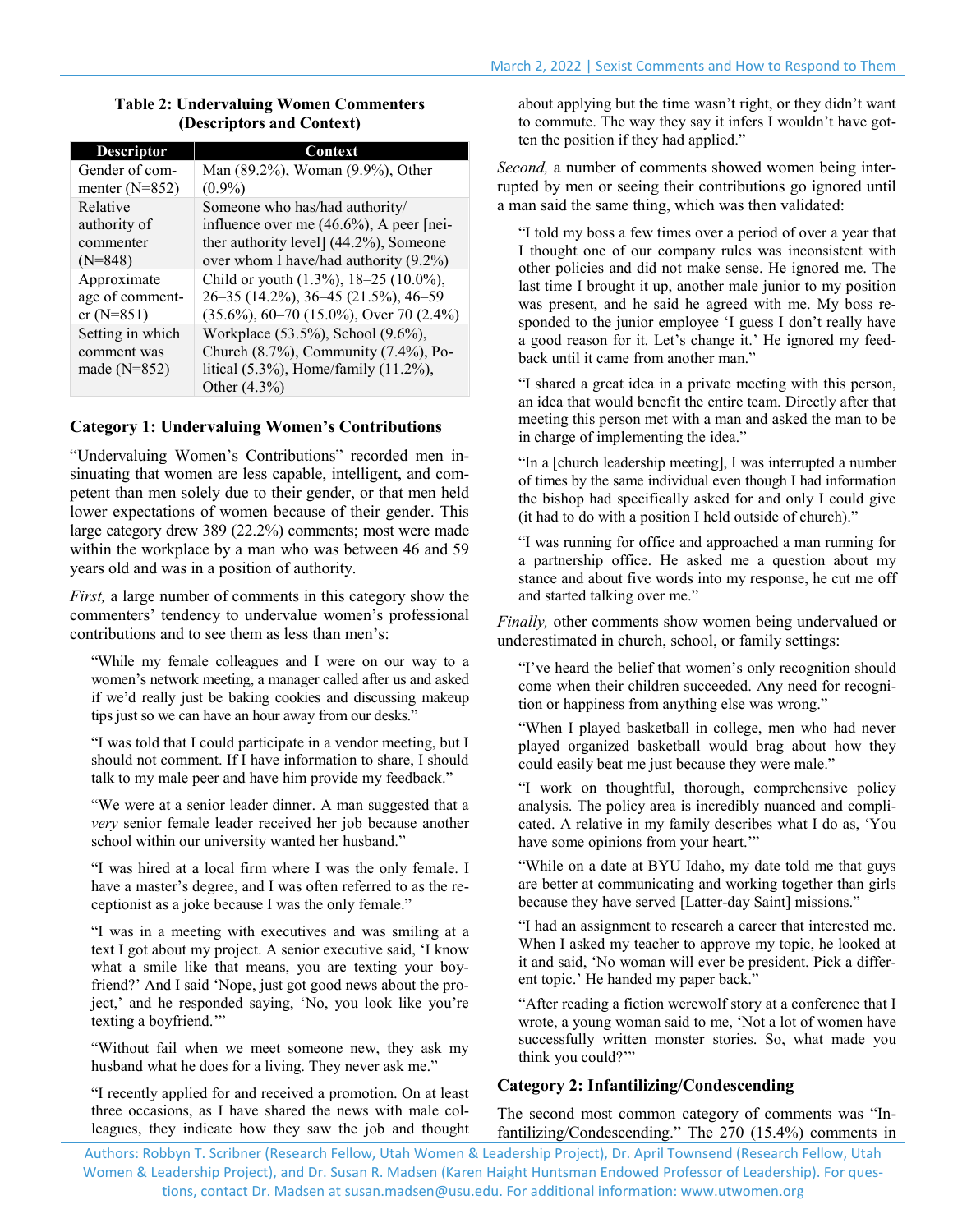this category were most frequently made within the workplace by a man between the ages of 46 and 59 who had authority over the participant.

*First,* many comments in this category demonstrated a belief that a woman was under the authority of her husband:

"My boss makes comments such as, 'I can't believe your husband lets you have such a demanding job,' and 'What does your husband think of this?'"

"My husband was approached about a voluntary position I was being asked to do. He would not have any involvement in the role other than supporting me."

"A door-to-door salesperson responded to my insistence that we did not want their service by asking me when he could come by and talk to my husband."

"He told me I probably need my domestic partner's approval to submit for a promotion at work."

*Second,* many comments revealed a tendency to treat adult women as if they were children:

"We were in a meeting. I shared an accomplishment and this person said, 'Our little girl is growing up.'"

"He patted me on the head and called me adorable."

"When I was Relief Society President, someone in [a church leadership meeting] patted me on the hand and basically told me to be quiet when I was expressing an opinion he disagreed with."

"My supervisor called my dad and told him how I was doing as an employee (I was about 25 years old at the time)."

"When walking into the office with a gym bag, a male coworker made the comment that it was 'cute' that I went to get a 'little' workout before work had started."

*Finally,* several comments showed an inappropriate use of authority over women, including supposed religious authority in the workplace:

"In a work meeting my boss told me, 'The way you care too much about people is impacted by your relationship with your Heavenly Father. I can help unpack that for you so you can understand."

"A man explained to me (his supervisor) that he was going to 'allow me' to do a portion of my job because he prayed about it and God told him to 'give me a chance.' This was despite the fact that I was the supervisor, and he couldn't allow or disallow me to do anything."

"This man was speaking in a staff meeting of probably 80% women, about how women should be at home raising their children and have no place in the workforce. There were single women, mothers, single moms, married women, etc. He said a woman's duty is to get married and have children, then stay home to raise them and let the husband work."

## **Category 3: Assumed Incompetence**

The third most common category that emerged from the analysis demonstrated an attitude or belief that women were incompetent. There were 104 (5.9%) comments in this cate-

gory, and most were made in the workplace by a man between the ages of 46 and 59 who was a peer:

"At school, a peer of mine said that law school grading couldn't really be blind because women couldn't have scored in the top 10% otherwise."

"I said I was a web developer in a social media environment, and a man told me that 'cutting and pasting a man's code doesn't make you a developer.'"

"I was fixing the clutch cable in my car when a man came up and asked me if I needed help. I said I did not. He then told me he'd asked because I was a woman."

"While taking an oral pop quiz, the teacher said, 'The next question is an easy one. It is for the girls.'"

Other comments in this category showed surprise from individuals when they learned that women were indeed competent:

"I had a co-worker say it was amazing I could change my own light bulbs in my house."

"I used to drive Uber/Lyft as a single parent to make some extra money. On more than one occasion I heard men describe how shocked they were that I could drive a manual transmission."

"He said, 'I hired a woman, and she is doing a really good job. I never expected this. I might hire more.'"

#### **Category 4: Sexist Language/Terms**

There were 92 (5.3%) comments in the "Sexist Language/Terms" category that focused on situations when words demeaned women in a variety of ways. Comments in this category were most commonly made by men in the workplace who were either in a position of authority over the participant or a peer and were 46–59 years old:

"I've been called 'hun,' 'sweetheart,' and even 'beautiful' as a greeting from various employees, customers and clients."

"I was arguing a case before the Utah Court of Appeals when opposing counsel was trying to assert why my argument was incorrect (normal for lawyers) and kept referring to me as 'little missy.'"

"A manager said, 'Don't you worry your pretty little head, I've got this."

"I had pushed my light to speak during committee and was sitting next to another female legislator and the chair said, 'I can't tell which of you girls pushed your light over there.'"

"He said, 'You want to go to law school? Well, I guess it's okay if you want to be a lady lawyer.'"

"I followed his advice on a project, and he said, 'Good girl.'"

"I was waiting for the bus on BYU campus and a professor in a different college asked what I did on campus. I told him I was a graduate student in the Life Sciences, and he said, 'Oh you're going to be a science girl!'"

## **Category 5: "Affirmative Action" Assumption**

The speaker's belief that women achieved success or position based on policy rather than merit arose in 32 (1.8%)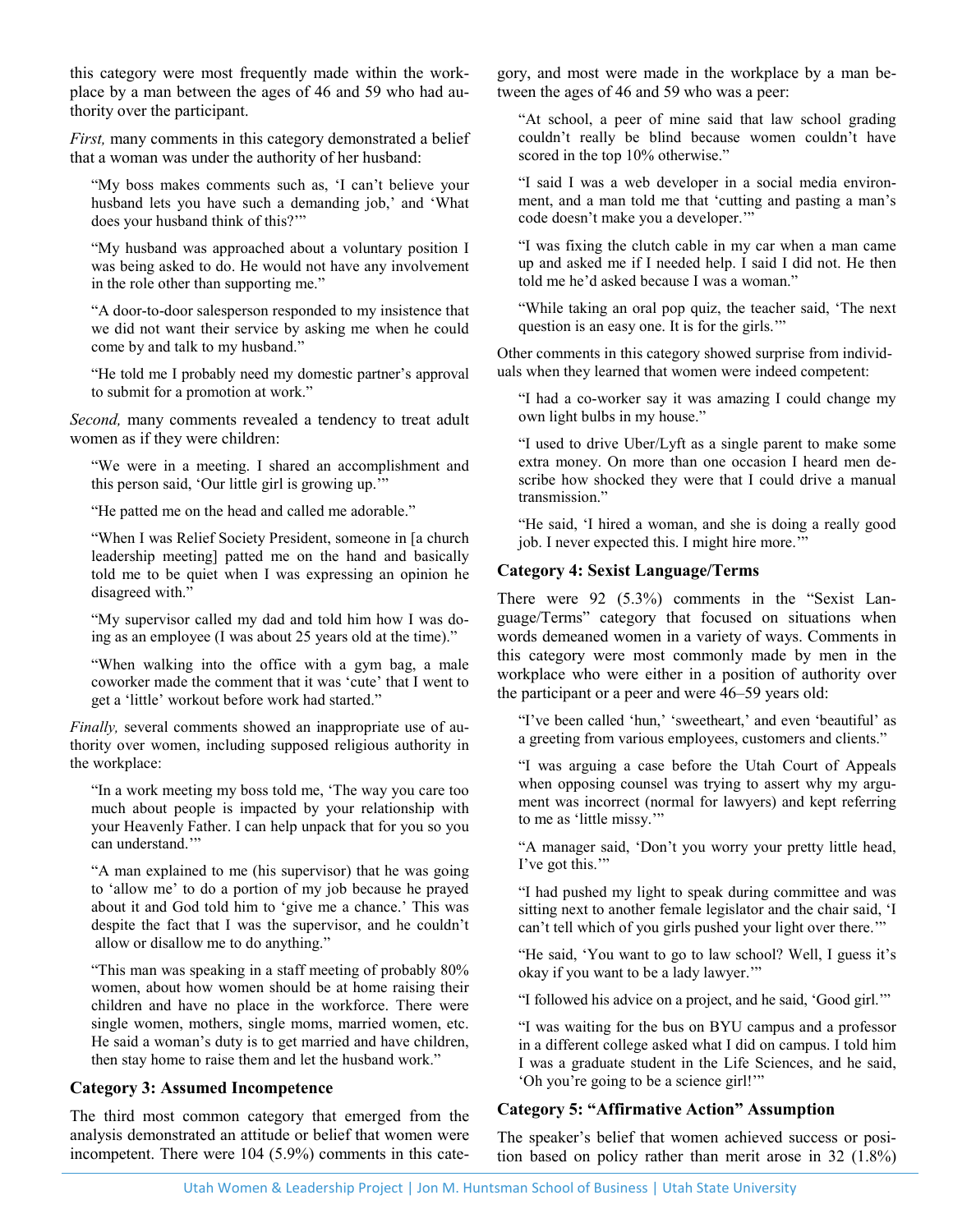instances. Most were made in the workplace by men who were peers between 46 and 59 years of age:

"During grad school, I had multiple male classmates say I got in because I was a girl or that I wasn't as qualified as they were because the standards were lower or even that I was taking away a spot in the program from a man who needed to support a family."

"A man I manage told me, 'You are not a real executive, you're just checking a box.'"

"'Congrats on the affirmative action promotion.' This comment was made to me by a woman in a somewhat entry-level position after I'd been promoted to Vice President."

Several comments in this category also reflected "Tokenism," where women have a seat at the table in order to signal equity, but they were not truly permitted to influence.

"The man said, 'You are in the meeting because we need a female in the room.'"

"A male manager said, 'You were hired because we had to add a female, but you broke up our bromance.'"

"I have frequently been brought into meetings for 5 minutes or less and been asked, 'We need a woman's perspective on this. What are we allowed to say in this situation?' And then I leave again. I wish I was invited to the table for having a valid opinion and legitimate experience, not just for a token woman's opinion to somehow represent all womankind."

#### Findings – Responses

In addition to sharing sexist comments they had heard, study participants were also asked to share any response they had made (or wish they had made) to the comments. In total, 783 responses were reported to comments in the "Undervaluing Women" theme, which were coded into the five broad categories in Table 3 as well as other responses (eight other designations are explained in the [first brief](https://www.usu.edu/uwlp/files/briefs/38-sexist-comments-study-introduction-overview.pdf) in this series). [2](#page-5-1) As with the comments, many of the responses were coded into several response categories, where relevant, so the category count exceeds 783, and the percent total exceeds 100. Table 3 presents details about the responses.

| Themes & Categories       | #   | $\%$ |
|---------------------------|-----|------|
| Direct Response           | 391 | 49.9 |
| No Response               | 240 | 30.7 |
| Internal Afterthoughts    | 159 | 20.3 |
| <b>Indirect Response</b>  | 104 | 13.3 |
| <b>Emotional Response</b> | 51  | 6.5  |
| Other Responses           | 255 | 32.6 |

#### **Direct Responses**

Around half (N=391) of the women's replies incorporated a direct response to the sexist comment. Some asked a question to the commenter, while others provided information or

education, offered a rebuttal, or used humor to respond. Examples include the following:

"I said that I thought it was a stupid joke, and I didn't like it and the way it portrayed women."

"I had said I was lucky to have gotten a scholarship to a woman mentor of mine a few months before. She had corrected me by saying I had worked extremely hard to earn that scholarship. That interaction led me to know exactly what I wanted to say to this man who thought I was lucky."

"I said, 'What I do does not diminish what you have achieved as a mother, and vice versa. We need to get to a place as women that we support each other and are okay with the decisions we have made."

"I was bowling on the University of Utah bowling team and just happened to be practicing one day when some men referred to me as a 'girl.' Every time I bowled a strike or a spare, I would shout, 'Look! I'm bowling like a girl!!' and look directly at the group [of men] and smile. I ended up with a 230+ score. Way to bowl like a girl!!"

"I said, 'I am 6 feet tall and over 40. There is nothing *little*  about me. Why are you talking to me like a tween?'"

#### **No Response**

Women shared that many times they were so shocked or stunned that they did not say anything in response to the sexist comment. This accounted for 30.7% (N=240) of the responses. Participants made statements such as:

"I was taken back and didn't call him on it. It has left a mark on my relationship with him for months that I have not easily gotten past."

"I usually don't say anything. It's sad though that phrases that should be 'toughen up' are instead a diss on women or girls."

"I wish I would have had the guts to say something, but I was too worried about either 1) being way too emotional, 2) being way too rage-filled, or 3) having a target placed on my back."

#### **Internal Afterthoughts**

Many participants reported responses they wish they had made, given time to reflect. Afterthoughts ranged from clever comebacks, to providing information, to wishing they had reported the comment; 20.3% (N=159) of responses were coded into this category. Examples included:

"I was a full-grown woman before I realized that society has conditioned me to not value my own contributions—[to believe] that men are inherently better than women because they are 'bigger earners.'"

"I wish I had approached my professional life as a leader from the very beginning. I wish I had dismissed the comments and seen myself as their [men's] equal."

"With hindsight—I would try to explain that questions dealing with what a woman/person does with their own body is really their own business."

Authors: Robbyn T. Scribner (Research Fellow, Utah Women & Leadership Project), Dr. April Townsend (Research Fellow, Utah Women & Leadership Project), and Dr. Susan R. Madsen (Karen Haight Huntsman Endowed Professor of Leadership). For questions, contact Dr. Madsen a[t susan.madsen@usu.edu.](mailto:susan.madsen@usu.edu) For additional information[: www.utwomen.org](http://utwomen.org/)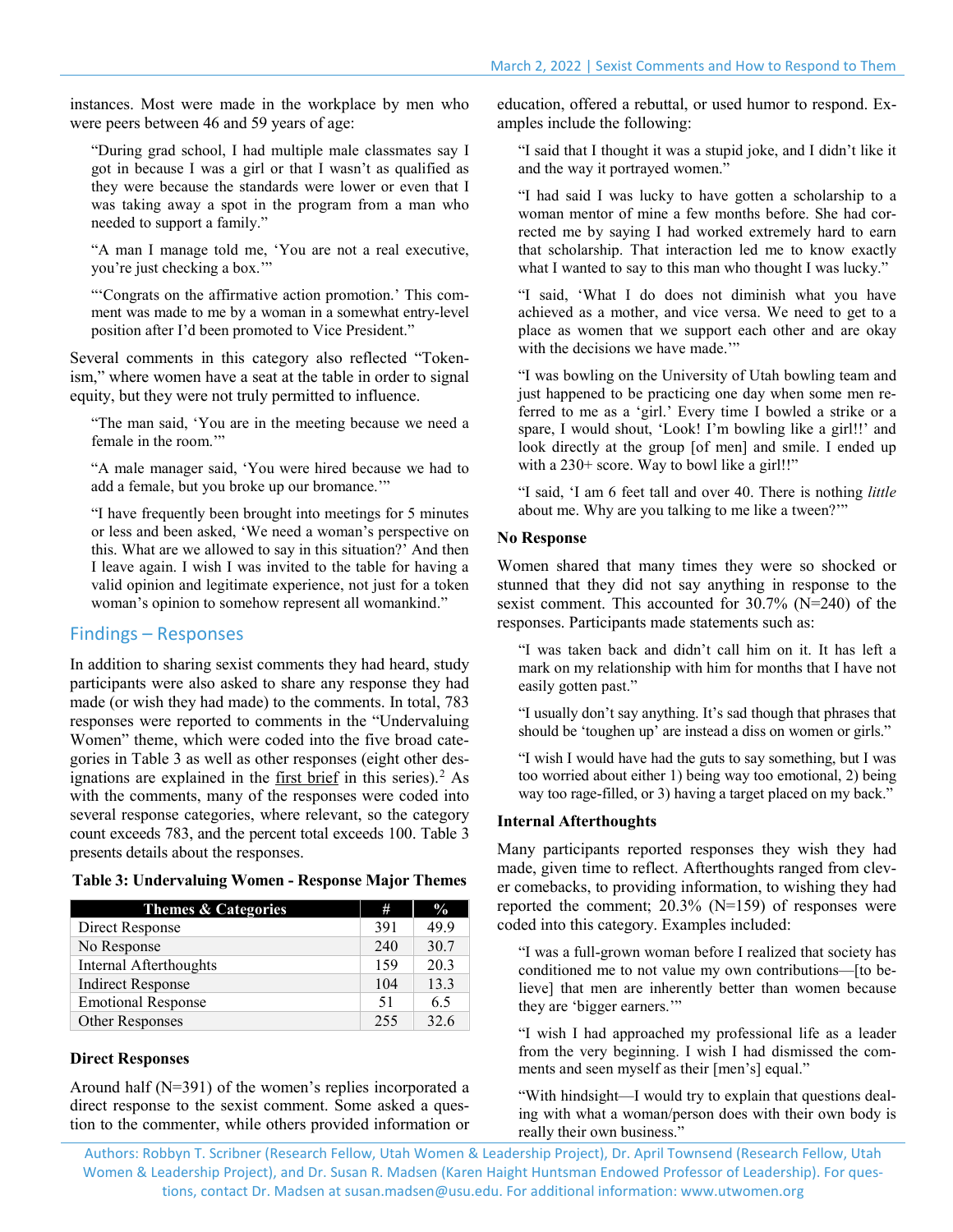"I wished that I had stood up for myself and asked them to never speak to another woman who came to buy tires like that again. . . . I didn't. I just said it was okay and moved on. It wasn't okay. I've never been back to that tire center."

#### **Indirect Response**

In  $13.3\%$  of cases (N=104), women responded to sexist comments indirectly, by changing the subject, laughing, or even agreeing with the commenter when they did not know how else to respond. The indirect responses were generally recognized to be ineffective. For example:

"I let him continue explaining something I already knew, and I did not stop him or call him out."

"When I spoke, I referred to the women by their titles, hoping people would take the subtle hint. They did not."

"I think I just vaguely smiled and nodded but I *wish* I had said 'We usually are just called scientists [not 'science girls'].'"

#### **Emotional Response**

Next,  $6.5\%$  (N=51) of the responses were designated as an emotional response, where women shared that they felt ashamed, embarrassed, or even hurt or angry, or wished someone had stood up for them in the moment. Some responses included the following:

"I was devastated and said nothing. The meeting ended with the male leader seeming pleased, but I felt disposable."

"Everyone in the room laughed and thought it was so funny. I tried to make light of it too. It really affected my selfesteem, and it was hard to share what I had to say afterwards."

"It made me feel unworthy of a man's love and made me very self-conscious about all that I said and did in a man's presence when social or romantic. However, no matter how wrong I realized the statement was, it is still a constant whisper in my mind and a belief I have internalized. It's very hard for me—and I think for a lot of other women—to unlearn these beliefs when they are prevalent and repeated, and when no one is counteracting the statements or beliefs."

#### **Other Responses**

In addition to the five categories of responses above, eight other types of responses arose: discussed with others, experienced backlash, proved them wrong, reported to a superior, successful response, third-person response, unsuccessful response, and walked away. In fact, 32.6% (N=255) of responses counted in this overall theme overlapped with another response area. For example:

"Someone else stood up for me and told them they did not experience me this way. They advocated that the person listen to me and seek out my voice rather than assuming."

"At the time, I ignored the behavior. When he clearly saw my and others' discomfort, he stated it wasn't meant to be sexist. I then asked whether he has nicknames for his male direct reports, to which he had no reply."

"I just want to be addressed as myself, not my gender or other visible identities that I hold. And if he must acknowledge my gender (for what reason, I can't fathom), I'm a woman. Not a girl. But saying, 'Hey woman,' kind of highlights how ridiculous it is to greet someone with their assumed gender in the first place."

Though not specifically asked, a number of women mentioned that the responses they or others gave had the desired effect. Some examples included the following:

"After our discussion, the bishop said he could see how a comment like that would be hurtful and vowed to be more aware of his bias."

"I expressed that I did not prefer to be called 'gal' and he never did it again. He never calls anyone else 'gal' anymore, either."

"One of the females on the board challenged him on his email, pointing out to him the work I had accomplished and how he had ignored it. He sent me a long email apologizing for his actions."

# Findings – Final Thoughts

At the end of the survey instrument, participants were invited to share any final thoughts they had about the study, and 329 of respondents contributed. While the majority of the comments were related to thanking the researchers for doing the study and noting that this work was important, a few distinct topics also emerged: 1) sexism has/has not been changing over time, 2) sexism in Utah is/is not different than it is other places, 3) sexism is very common/very rare, 4) religious and cultural factors in Utah strongly influence sexism, and 5) sexist behavior/activity is more subtle than direct and therefore can be hard to identify or combat.

The first distinct topic focused on comments observing that *sexism has or has not been changing over time* (N=23)*.* Eighteen comments indicated things were getting better. For example, "Older generations tend to hold on to old ways more. I tend to see less gender inequality in the younger generations." Five commenters said things were not getting better. For instance, "I've been working in the corporate world for 25 years. Although I love the work, dealing with sexist behavior is exhausting, and it hasn't improved over time."

The second topic centered on the notion that s*exism in Utah is or is not different than other places* (N=56). Nine comments indicated that sexism is about the same everywhere; for example, "I have lived in several different states, and I have seen the same amount of sexism in every state." Three commenters said Utah was better than other places they had lived. One woman stated, "For the most part people in Utah have been very accepting and helpful. I actually come from the northwest and many of the comments are even worse." Finally, 44 comments indicated sexism is worse in Utah than other places (many of which were strongly worded). For instance, "Utah is downright hostile to women, and men in business environments actively collaborate to sabotage our